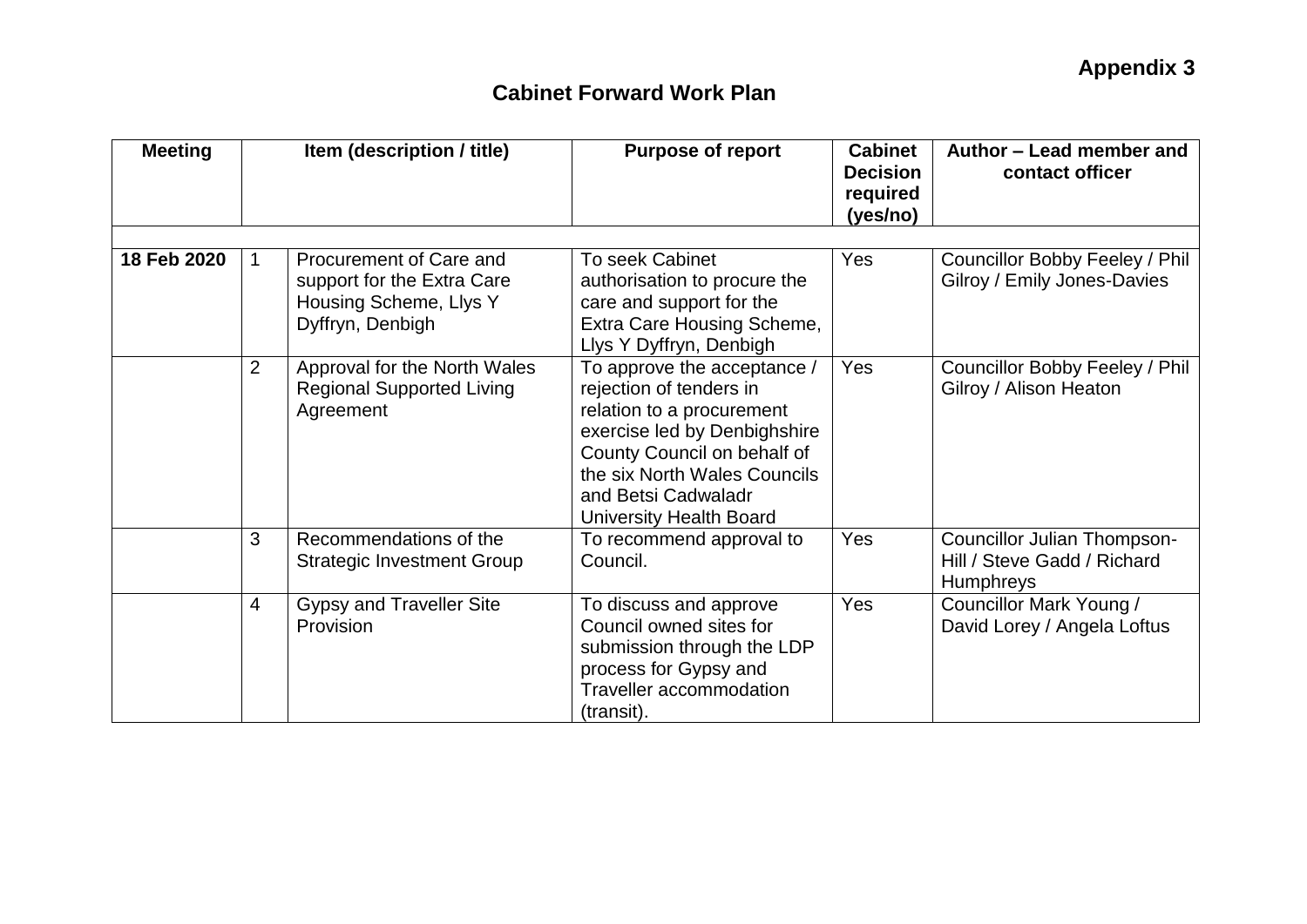| <b>Meeting</b> | Item (description / title) |                                                                                                                                                                                      | <b>Purpose of report</b>                                                                                                                          | <b>Cabinet</b><br><b>Decision</b><br>required<br>(yes/no) | Author - Lead member and<br>contact officer                                                           |  |
|----------------|----------------------------|--------------------------------------------------------------------------------------------------------------------------------------------------------------------------------------|---------------------------------------------------------------------------------------------------------------------------------------------------|-----------------------------------------------------------|-------------------------------------------------------------------------------------------------------|--|
|                | 5                          | <b>Finance System Procurement</b>                                                                                                                                                    | To approve a new<br>procurement process for a<br>finance system                                                                                   | Yes                                                       | <b>Councillor Julian Thompson-</b><br>Hill / Rhys Lloyd Jones /<br><b>Helen Makin</b>                 |  |
|                | 6                          | <b>Finance Report</b>                                                                                                                                                                | To update Cabinet on the<br>current financial position of<br>the Council                                                                          | <b>Tbc</b>                                                | Councillor Julian Thompson-<br>Hill / Steve Gadd                                                      |  |
|                | $\overline{7}$             | Items from Scrutiny Committees                                                                                                                                                       | To consider any issues<br>raised by Scrutiny for<br>Cabinet's attention                                                                           | <b>Tbc</b>                                                | <b>Scrutiny Coordinator</b>                                                                           |  |
| 24 Mar 2020    | $\mathbf{1}$               | Implementation of an<br><b>Alternative Delivery Model</b><br>(ADM) for various leisure<br>related activities/functions:<br>approval of contract award to<br>Denbighshire Leisure Ltd | To seek approval of contract<br>award to Denbighshire<br>Leisure Ltd                                                                              | <b>Yes</b>                                                | <b>Councillors Bobby Feeley &amp;</b><br>Julian Thompson-Hill /<br>Graham Boase / Siân Lloyd<br>Price |  |
|                | $\overline{2}$             | Work Opportunity and Day<br><b>Activity Services Review</b>                                                                                                                          | To seek approval to pursue<br>proposals relating to the<br>setting up of social firms<br>relating to two activities<br>carried out by the service | Yes                                                       | Councillor Bobby Feeley / Phil<br>Gilroy / Alan Roberts                                               |  |
|                | 3                          | <b>Finance Report</b>                                                                                                                                                                | To update Cabinet on the<br>current financial position of<br>the Council                                                                          | <b>Tbc</b>                                                | Councillor Julian Thompson-<br>Hill / Steve Gadd                                                      |  |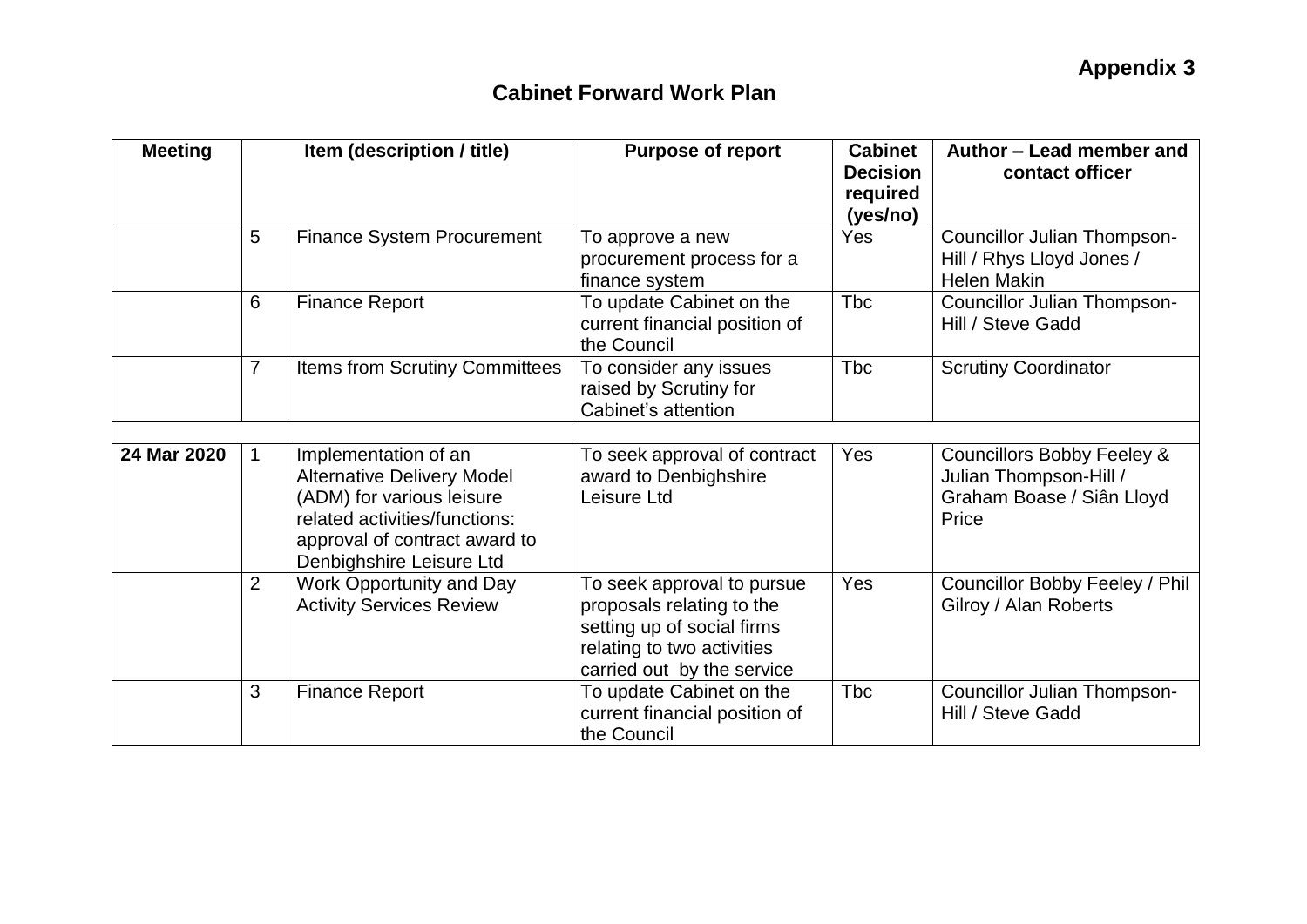| <b>Meeting</b> | Item (description / title) |                                                  | <b>Purpose of report</b>                                                                                                             | <b>Cabinet</b><br><b>Decision</b><br>required<br>(yes/no) | Author - Lead member and<br>contact officer                       |
|----------------|----------------------------|--------------------------------------------------|--------------------------------------------------------------------------------------------------------------------------------------|-----------------------------------------------------------|-------------------------------------------------------------------|
|                | $\overline{4}$             | Items from Scrutiny Committees                   | To consider any issues<br>raised by Scrutiny for<br>Cabinet's attention                                                              | Tbc                                                       | <b>Scrutiny Coordinator</b>                                       |
|                |                            |                                                  |                                                                                                                                      |                                                           |                                                                   |
| 28 Apr 2020    | $\mathbf 1$                | <b>Contract Procedure Rules</b>                  | To consider the reviewed<br>contract procedures rules<br>which will require adoption<br>and form part of the council<br>constitution | <b>T</b> bc                                               | Councillor Julian Thompson-<br>Hill / Lisa Jones / Helen<br>Makin |
|                | $\overline{2}$             | North Wales Growth Bid<br>Governance Agreement 2 | To approve the governance<br>arrangements in relation to<br>the implementation of the<br>growth deal                                 | <b>Yes</b>                                                | Councillor Hugh Evans /<br>Graham Boase / Gary<br>Williams        |
|                | 3                          | <b>Finance Report</b>                            | To update Cabinet on the<br>current financial position of<br>the Council                                                             | <b>T</b> bc                                               | <b>Councillor Julian Thompson-</b><br>Hill / Steve Gadd           |
|                | $\overline{4}$             | Items from Scrutiny Committees                   | To consider any issues<br>raised by Scrutiny for<br>Cabinet's attention                                                              | <b>T</b> bc                                               | <b>Scrutiny Coordinator</b>                                       |
|                |                            |                                                  |                                                                                                                                      |                                                           |                                                                   |
| 26 May 2020    | $\mathbf{1}$               | <b>Finance Report</b>                            | To update Cabinet on the<br>current financial position of<br>the Council                                                             | <b>T</b> bc                                               | Councillor Julian Thompson-<br>Hill / Steve Gadd                  |